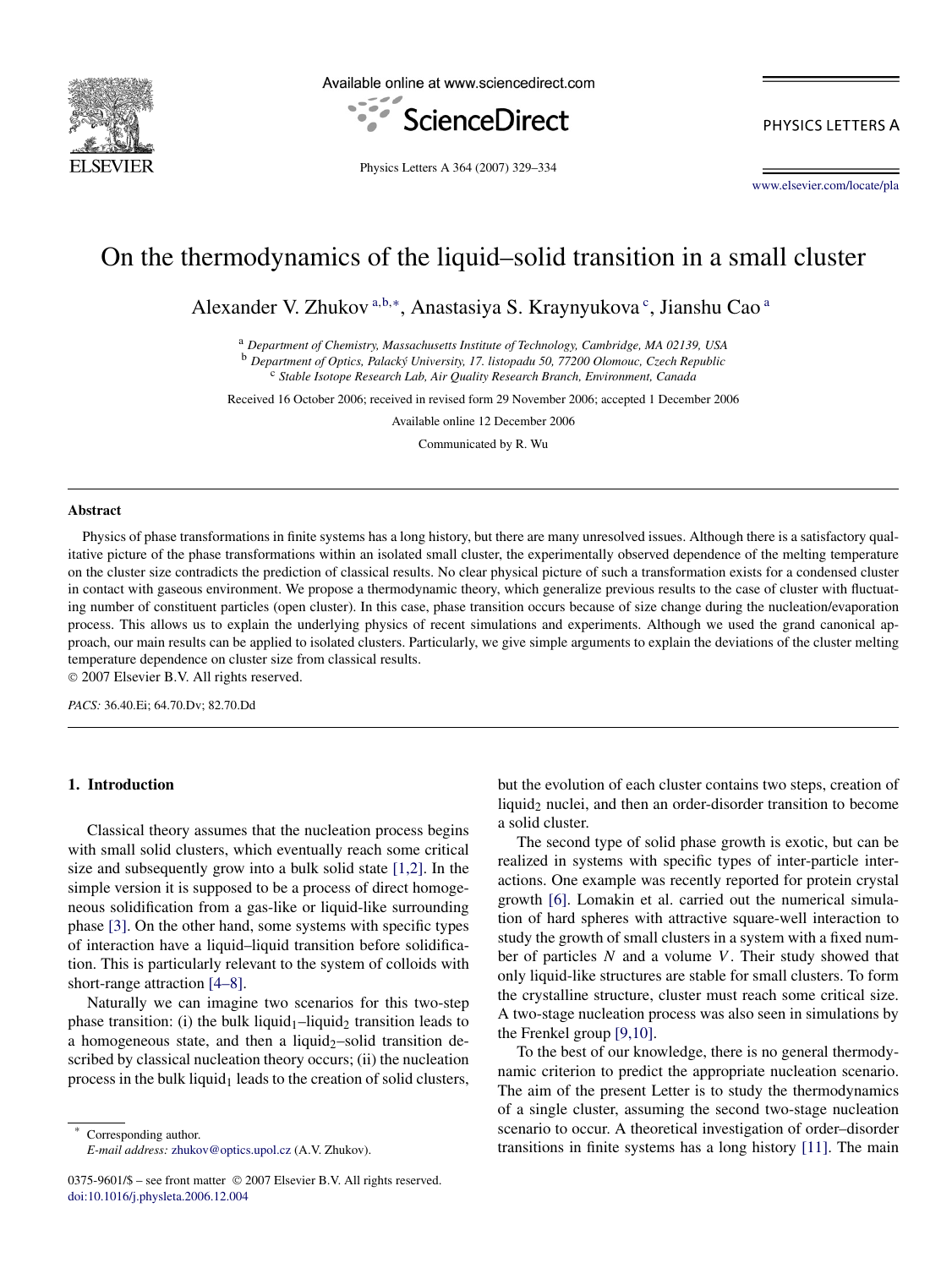concern in such systems is the character of the liquid–solid phase change. We call it "phase change" or "phase transformation" because it's not a phase transition in standard understanding for the bulk matter with a divergence in the heat capacity. In a finite system it would have some sharp but finite maximum. Nevertheless the difference between liquid and solid states can be well defined mechanistically. Previous theoretical investigations dealt mainly with a concept of dynamically coexisting phases in equilibrium isolated clusters [\[11–16\].](#page-4-0) To enrich our understanding, it is also interesting to study the open system, where the number of particles within a cluster can change. We address this problem in the present Letter.

# **2. Structure of the cluster**

While the phase state in a bulk matter can be well defined by a phase transition, determination of liquid or solid state within a small cluster is more ambiguous. The heat capacity of a cluster has a maximum at the transition point, but it's not easily measurable for small aggregates and we need some simple mechanistic criterion before formulating it more strictly from thermodynamic arguments.

Additional difficulty of describing phase change in small aggregate consists in the inhomogeneity of the process. To explain that, it is more convenient to consider melting instead of solidification. During melting, the volume of the system (with fixed number of particles) increases, which leads to creation of vacancies, while interaction between particles does not change (i.e. pair interaction), or changes not much. Surface atoms have less nearest neighbors, so the melting process begins from the "outer shell" [\[11\].](#page-4-0) Such clusters have a shell structure, so that atoms in outer and inner shells are in different conditions. In this sense melting of small clusters with pair interaction is related to a problem of 2D melting [\[7,17\].](#page-4-0) Due to such a shellby-shell mechanism the phase change in small aggregate is a continuous process, that cannot be treated by the conventional theory of phase transitions microscopically. To understand the phase change within a cluster during the nucleation process we need to build its thermodynamics and analyze the behavior of heat capacity to define liquid and solid state of small cluster more consistently.

Let us first describe a phase change within an open cluster during nucleation/evaporation process first by analyzing naively its microscopic characteristics. For definiteness, we consider a system of colloids with short range attraction, which is particularly relevant to a systems of globular proteins [\[6\].](#page-4-0) In the equilibrium closed packed structure the potential of interaction between two neighboring atom is  $u(a) = -\epsilon$ , where *a* is the equilibrium inter-atomic distance for crystalline structure,  $\epsilon$  is the square-well potential depth. The total bond energy of atoms within a cluster is then given by

$$
E = -\frac{1}{2} \sum_{i,j} u(r_{ij}).
$$
 (1)

For a closed packed structure, when  $r_{ij} = a$ , each atom has 12 nearest neighbors, and it is easy to obtain the bond energy per one atom being  $\epsilon_b = 6\epsilon$ .

Naive phenomenological method of distinguishing liquid and solid states consists in estimation of number of nearest neighbors. It can be done as follows. Considering a closed packed system, let us choose the volume *V* containing  $n<sub>s</sub>V$ atoms, where  $n<sub>s</sub>$  is the number density. As each atom has 12 nearest neighbors, the total number of bonds in the volume is  $6n<sub>s</sub>V$ . Let *n* be the *average* density of cluster at some intermediate state (not close packed). Then the number of vacancies within a volume *V* is approximately  $(n_s - n)V$ . To remove one vacancy we need to create 12 bonds, or, in other words, we need to break 12 bonds to create a vacancy. This means the number of bonds within volume *V* in some intermediate state is  $6(2n - n_s)V$  and the average number of nearest neighbors is  $q = 12(2 - n_s/n)$ . This last quantity can be used to distinguish the liquid and solid state phenomenologically. This approach however is obviously ambiguous. It does not provide us with the well-defined phase change point.

There are also some more precise methods based on examination of radial distribution functions (see e.g. [\[18\]\)](#page-4-0), which were successfully used in studies of various aspects of cluster physics [\[19–22\].](#page-4-0) Also these methods are very useful in molecular simulations, all of them do not connect directly microscopic characteristics with macroscopic measurable quantities.

To understand the physics of phase change in open clusters we need to define a phase change point. For this purpose let us first analyze thermodynamics of the cluster in vicinity of the transition curve.

# **3. Thermodynamics of L–S transition within an open cluster**

We consider the thermodynamics of L–S transition within an open cluster using the concept of two-state approximation proposed by Berry and Smirnov for a melting of isolated cluster [\[16,23\].](#page-4-0) The main idea comes from the equilibrium state of the cluster as the coexistence of two locally stable and thermally equilibrated aggregate states, solid and liquid. This model can be generalized to include more cluster states, associated with the melting of different cluster shells [\[11,24\].](#page-4-0)

To justify the two-state model we assume that there is large enough free energy barrier to ensure the relation

# $\tau_{eq} \ll \tau_{LS}$ ,

where *τ*eq is the characteristic time of kinetic thermal equilibration within a cluster (no matter liquid or solid), and *τLS* is the characteristic time for the cluster to occupy particular (liquid or solid) state. Under this strong inequality we are able to introduce two different temperatures,  $T<sub>S</sub>$  for the solid state, and  $T<sub>L</sub>$ for the liquid state. In general they are not equal. Say, in the simple Dulong–Petit limit we have

$$
\Delta T = \frac{\Delta E}{3N - 6},
$$

where  $\Delta E$  is the free energy difference and *N* is the number of particles within a cluster.

In contrast with previous theories [\[16,23\],](#page-4-0) we allow clusters to grow and evaporate due to a gaseous environment, so that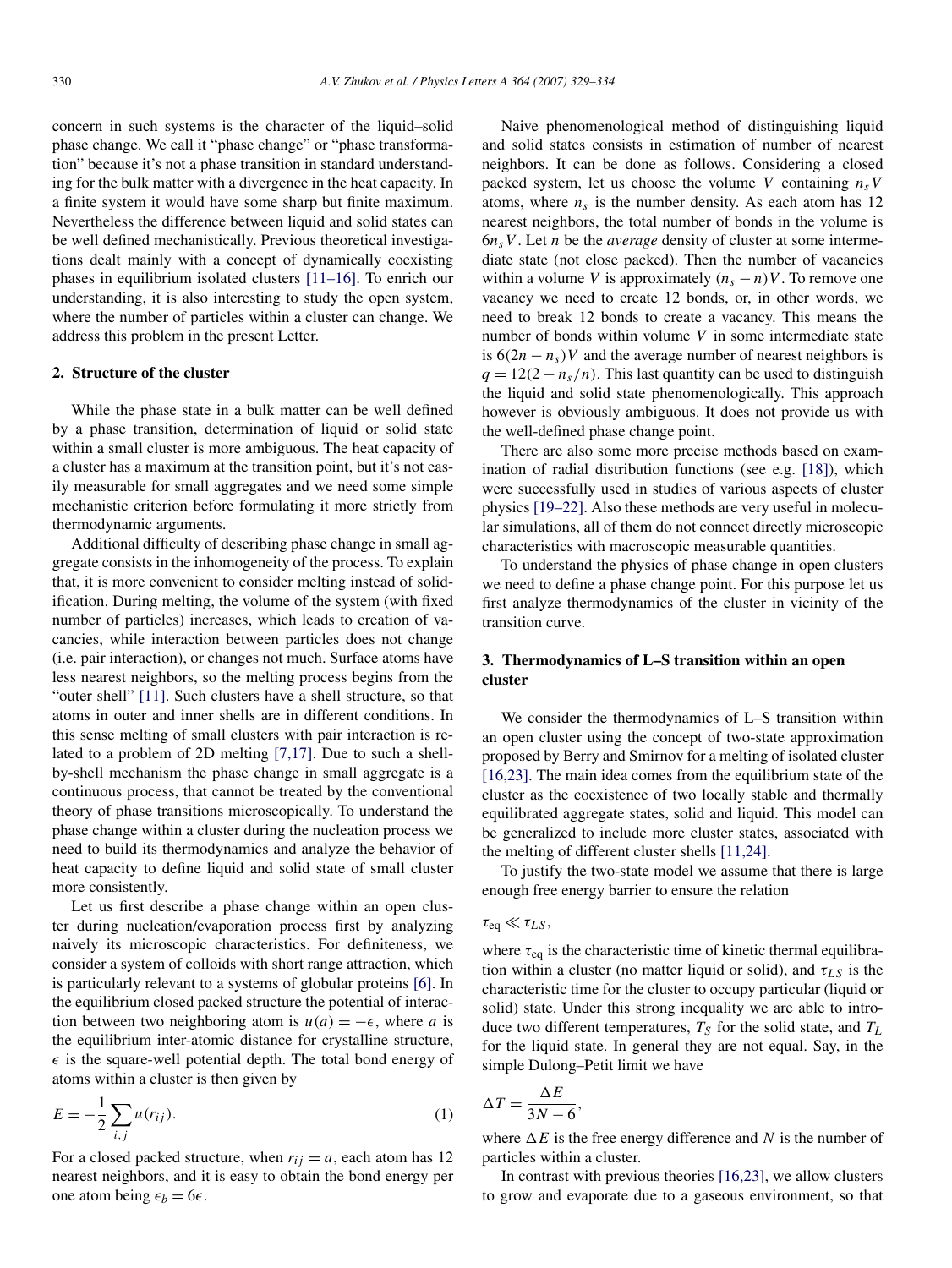<span id="page-2-0"></span>

Fig. 1. Three subsequent MC steps close to the melting point.

the system must be represented through the grand canonical ensemble instead of the canonical one. To illustrate this point we refer to the simulation [\[6\].](#page-4-0) The authors of Ref. [\[6\]](#page-4-0) used a canonical ensemble of particles closed in the box. However the target of our investigation is not the whole system they consider, but the cluster itself. In Fig. 1 we show three subsequent MC steps when the cluster is close to the melting point. It can be seen that the number of particles in the cluster fluctuates. This means that the system of interest (the cluster) is open to the environment, so we have to apply the grand canonical approach. However, our results can be applied to isolated clusters either, when we fix the number of particles. We will show that our approach is consistent with the canonical in this case.

The statistical weight of the liquid state is

$$
g(N) = \exp\left\{\frac{N\Delta\mu - \Delta E}{T} + \Delta S\right\},\tag{2}
$$

where  $\Delta \mu = \mu_S - \mu_L$ ,  $\Delta S = S_S - S_L$ ,  $\mu_{S,L}$  and  $S_{S,L}$  are the corresponding chemical potentials of the cluster and its entropies. The corresponding probabilities for the cluster to be found in the solid or liquid state are

$$
ps = \frac{1}{1+g}
$$
,  $p_L = \frac{g}{1+g}$ .

Following the idea of paper [\[23\]](#page-5-0) we introduce also the conditional probabilities,  $p_i^{(j)}$  (*i*, *j* = *S*, *L*) which is the probability for the cluster to be in  $j$ th state, if it is first found in the  $i$ th state. The total entropy of a two-state system is given by

$$
S = -p_S \sum_j p_S^{(j)} \ln(p_S p_S^{(j)}) - p_L \sum_j p_L^{(j)} \ln(p_L p_L^{(j)})
$$
  
=  $p_S S_S + p_L S_L + S_c,$  (3)

where

$$
S_S = \sum_j p_S^{(j)} \ln p_S^{(j)}, \qquad S_L = \sum_j p_L^{(j)} \ln p_L^{(j)}, \tag{4}
$$

are the corresponding "partial" entropies, and  $S_c$  is the configurational entropy. The latter can be expressed through the statistical weight (2) as follows

$$
S_c = -p_S \ln p_S - p_L \ln p_L = \ln(1+g) - \frac{g \ln g}{1+g}.
$$
 (5)

Using the notation of partial entropies (4), we specify the meaning of the two temperatures  $T_S$  and  $T_L$  through the simple thermodynamic relations:

$$
\frac{1}{T_S} = \left(\frac{\partial S_S}{\partial E}\right)_{V,N}, \qquad \frac{1}{T_L} = \left(\frac{\partial S_L}{\partial E}\right)_{V,N}.
$$
\n(6)

Following Landau's arguments [\[25\],](#page-5-0) we express the thermodynamic temperature appearing in the statistical weight (2) through the derivative  $1/T = (\partial S/\partial E)_{V,N}$ , which can be rewritten as a sum

$$
\frac{1}{T} = \frac{p_S}{T_S} + \frac{p_L}{T_L} + \frac{dS_c}{dE}
$$
\n
$$
= \frac{1}{(1+g)T_S} + \frac{g}{(1+g)T_L} - \frac{\ln g}{(1+g)^2} \frac{dg}{dE}.
$$
\n(7)

From Eq. (2) we derive

$$
\frac{dg}{dE} = \frac{g}{CT^2} \left\{ \Delta E - N \Delta \mu + CT \frac{\Delta \mu}{\mu} \right\},\tag{8}
$$

where the specific heat *C* and chemical potential  $\mu$  are given by

*.*

$$
C = \left(\frac{\partial E}{\partial T}\right)_{V,N}, \qquad \mu = -T \left(\frac{\partial S}{\partial N}\right)_{E,V}
$$

On the other hand, the thermodynamic chemical potential can be expressed through the "partial" chemical potentials

$$
\mu = p_S \mu_S + p_L \mu_L. \tag{9}
$$

Using the relations  $(3)$ – $(9)$  we are able to obtain the general expression for the heat capacity of cluster. The final expression can be substantially simplified near the melting point, where we set  $g \approx 1$ ,

$$
\frac{1}{C} = \frac{1}{C_0} - \frac{\Delta T}{4T} \left\{ \frac{\Delta \mu}{\mu} + \frac{Z}{C} \right\} + \frac{1}{4} \left\{ \frac{\Delta \mu}{\mu} + \frac{Z}{C} \right\}^2,\tag{10}
$$

where we introduce the quantity

$$
Z = \frac{1}{T}(\Delta E - N\Delta \mu).
$$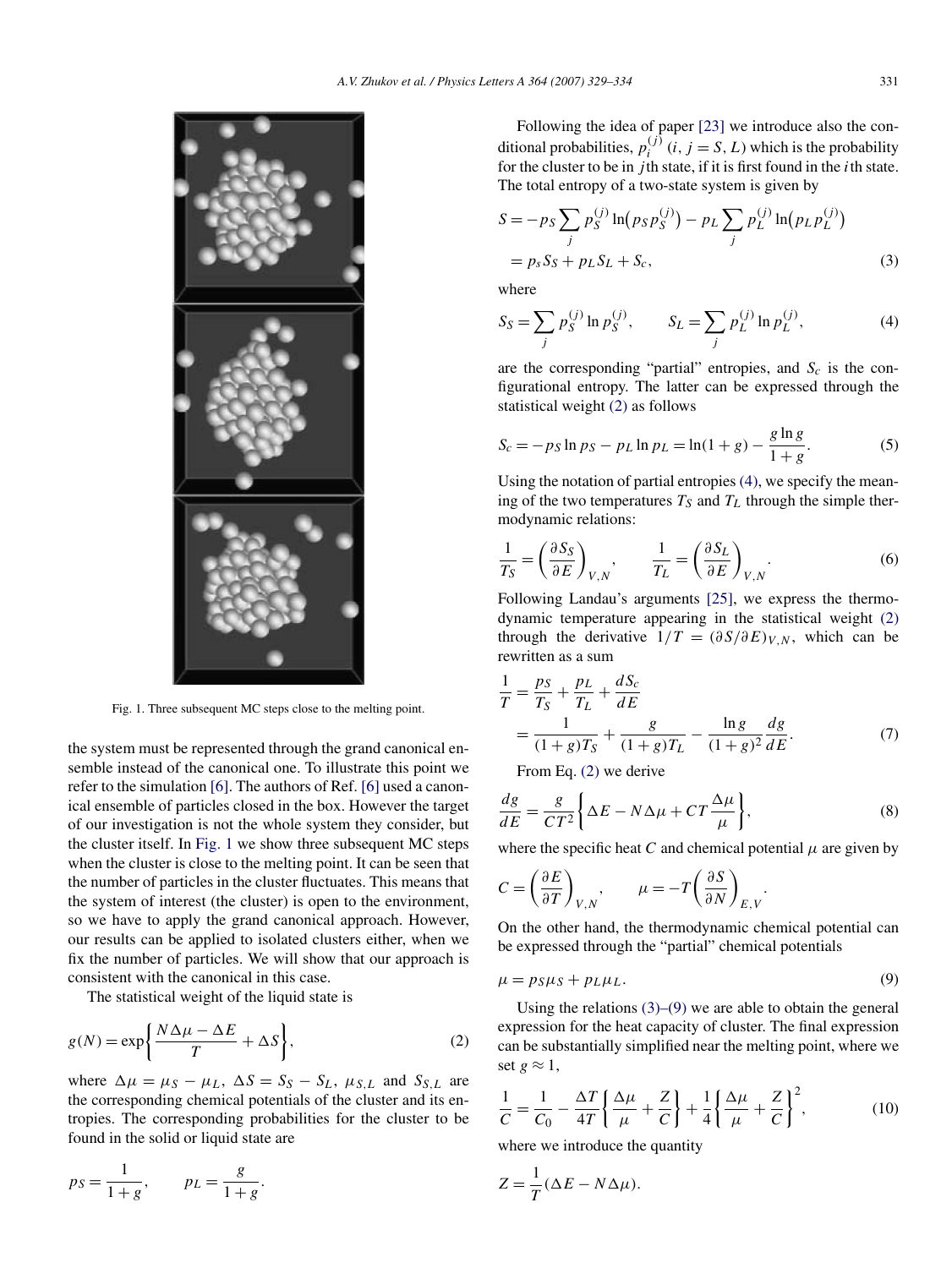<span id="page-3-0"></span>The physical solution to equation [\(10\)](#page-2-0) is

$$
C = 4\mu T + \mu Z \Delta T - 2T Z \Delta \mu
$$
  
+  $\sqrt{\mu [\mu (4T + Z\Delta T)^2 - 16T^2 Z \Delta \mu] - 16T^2 \mu^2 Z^2 / C_0}$   
×  $[8\mu T/C_0 + 2(T\Delta \mu - \mu \Delta T)\Delta \mu / \mu]^{-1}$  (11)

which represents the general expression of a specific heat through the well defined thermodynamic quantities within the framework of this semi-phenomenological model. In the case of bulk system, phase transition point corresponds to divergence of the heat capacity, but for the finite system *C* still has a maximum, which we define as the phase transformation point. In the next section we analyze its behavior in more detail.

#### **4. Critical size of the growing cluster**

To obtain the general relation between the melting temperature and the critical melting number of atoms within a cluster, i.e. the number of particles necessary for L–S transition to occur for given temperature, we need to find an extremum of Eq. (11). However, *C* is a function of two independent parameters, the number of particles and the temperature. To approach the problem let us first fix *N*. In this case cluster is described by the canonical ensemble and Eq. (11) simplifies to the following:

$$
C = \frac{C_0}{2} \left\{ 1 + \frac{\Delta E \Delta T}{4T^2} + \sqrt{\left( 1 + \frac{\Delta E \Delta T}{4T^2} \right)^2 - \frac{\Delta E \Delta T}{4T^2}} \right\}.
$$
\n(12)

Maximum value of *C* at the melting point is therefore given by

$$
C_{\max,N} = \frac{\Delta E^2}{4T_m^2},\tag{13}
$$

which is consistent with the previous results obtained by the canonical approach [\[11,16,23\].](#page-4-0)

Now we come back to the grand canonical relation [\(10\)](#page-2-0) to look at the dependence of the critical melting number of particles on the melting temperature (we drop the subscripts to simplify the discussion). Eq. [\(10\)](#page-2-0) represents heat capacity as a function of two independent variables, *μ* and *N*. However, physically it is obvious that if we fix the number of particles, then the heat capacity must reach the same maximum quantity, as is determined from canonical ensemble calculations. This allows us to use Eq. (13) in the grand canonical expression [\(10\)](#page-2-0) to obtain explicit relation between the number of particles and the temperature at the melting point. Substituting Eq. (13) to Eq. [\(10\)](#page-2-0) and using  $\Delta E = N \Delta \mu$  at the melting point, we obtain

$$
\frac{\Delta\mu}{\mu} \left( \frac{\Delta\mu}{\mu} - \frac{\Delta T}{T} \right) = 4 \frac{\Delta T}{N \Delta\mu} \left( \frac{4T^2}{N \Delta\mu \Delta T} - 1 \right),\tag{14}
$$

where *N* must be understood as the *average* number of particles (the actual number can fluctuate). It is the cubic algebraic equation for the number of particles *N*. To obtain the explicit dependence  $N(T)$  we generally need a particular relation of  $\Delta T$  to  $\Delta \mu$  and *N*. For example, in the Dulong–Petit limit we

obtain

$$
\frac{\Delta\mu^2}{\mu^2} \left( 1 - \frac{\mu}{3T} \right) N^3 + 2 \left( \frac{2}{3} - \frac{\Delta\mu^2}{\mu^2} \right) N^2 - 16 \frac{T^2}{\Delta\mu^2} N + 32 \frac{T^2}{\Delta\mu^2} = 0.
$$
\n(15)

In general case this equation can be much more complicated and depend on the particular properties of the system.

However, in the zeroth order in  $\Delta T/T$  we obtain a very simple relation

$$
T_m^{(\text{cl})} = N_c \frac{\Delta \mu^2}{4\mu}.
$$
\n(16)

We would emphasize that our approach deals with the chemical potential and the number of particles instead of the cluster radius, as it was done previously in phenomenological classical theory of melting in spherical finite systems [\[26–28\].](#page-5-0) In principle it allows the study of clusters of any shape, formed by complex particles with various interaction energies. The expression only requires the temperature and size dependence of the chemical potential.

#### **5. Size dependence of the melting temperature**

Previously we concentrated on the phase transformation in an open cluster caused by the change of particles number. However, our results also determine the melting temperature once the number of particles in the cluster is given. This allows us to relate the melting temperature to the cluster size and explain the deviation from the simple classical result.

For the bulk case, i.e. when  $N_c \to \infty$ , we approach the true phase transition point when  $\Delta \mu \rightarrow 0$ , so that

$$
T_m^{(b)} = \lim_{N_c \to \infty} T_m^{(cl)}.
$$

Although it is impossible to calculate this limit explicitly, we can use simple arguments to estimate the relation  $T_m^{(cl)} / T_m^{(b)}$ . Let us write the chemical potentials of the solid and liquid cluster as a sum  $\mu_{S,L} = \mu_{S,L}^{(b)} + \mu_{S,L}^{(\text{sur})}$  of the bulk part  $\mu_{S,L}^{(b)}$  and the surface part  $\mu_{S,L}^{(\text{sur})}$ . When  $N \to \infty$ , both surface parts tend to zero, but the bulk parts approach each other. This means that the bulk melting temperature can be represented by the same relation as Eq. (16), but without the surface contribution in the chemical potential. As a result the ratio  $T_m^{(cl)} / T_m^{(b)}$  is given by

$$
\frac{T_m^{(\text{cl})}}{T_m^{(\text{b})}} \approx \frac{\mu^{(\text{b})}}{\mu^{(\text{b})} + \mu^{(\text{sur})}} \left(1 + 2B\Delta\mu^{(\text{sur})} + B^2\Delta\mu^{(\text{sur})2}\right),\tag{17}
$$

where constant *B* depends *only on the bulk* properties of solid and liquid systems through the chemical potentials, and  $\mu^{(\text{sur})} = \mu^{(\text{sur})}_S - \mu^{(\text{sur})}_L$ . Note, the expression (17) is valid for any shape of cluster. On the other hand there is well-known classical result [\[26–28\]](#page-5-0) for a spherical droplet

$$
\frac{T_m^{(\text{cl})}}{T_m^{(\text{b})}} = 1 - \frac{C}{R},\tag{18}
$$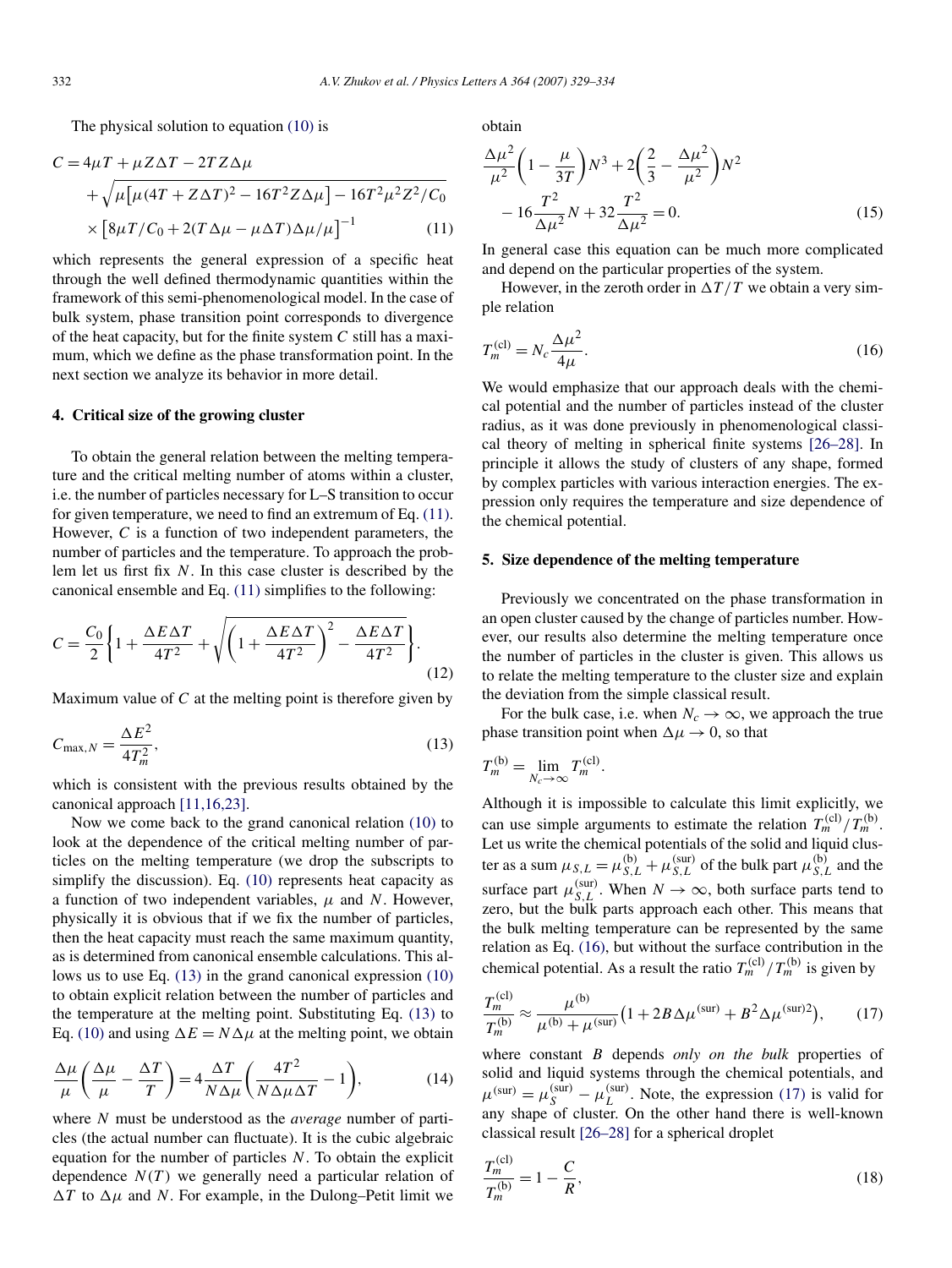<span id="page-4-0"></span>where  $C$  is some positive constant and  $R$  is the cluster size. Even at this step it can be seen that the ratio  $T_m^{(c)}T_m^{(b)}$  approaches unity in a different way in Eqs. [\(17\) and \(18\),](#page-3-0) because of the pre-factor containing surface contribution to chemical potential.

Experimental observations of a size-dependent melting (see e.g. [\[29–31\]\)](#page-5-0) mainly concentrated on the identification of shell closing and the corresponding variation of the melting temperature. However even if we only consider the closed shells there is notable difference in behavior of the melting temperature with changing cluster size. Experiment [\[29\]](#page-5-0) clearly indicated that the data cannot be fitted by the classical result [\(18\),](#page-3-0) and the cluster melting cannot be extrapolated to the bulk value. To address this question we simplify Eq. [\(17\)](#page-3-0) for the case of spherical cluster using the simple Tolman formula for the surface tension of a cluster [\[32–34\]](#page-5-0)

$$
\sigma = \sigma_0 \bigg( 1 - \frac{2\delta}{R} \bigg),
$$

where  $\sigma_0$  is the tension of a plate surface and  $\delta$  is the Tolman length. After some algebra, Eq. [\(17\)](#page-3-0) takes the form

$$
\frac{T_m^{(\text{cl})}}{T_m^{(\text{b})}} \approx \frac{\mu^{(\text{b})}}{\mu^{(\text{b})} + \mu^{(\text{sur})}} \left(1 - 2B^* \frac{\Delta \delta}{R} + B^{*2} \frac{\Delta \delta^2}{R^2}\right),\tag{19}
$$

where  $B^*$  again contains only the bulk quantities,  $\Delta \delta = \delta_S - \delta_L$ , and we neglected terms proportional to  $\Delta \sigma_0/\sigma_0$ . First notable feature as compared to the classical formula is the last term in the brackets, which can be quite essential for very small clusters. But what is more important, there is a non-unity pre-factor in Eq. (19), which is strongly dependent on the surface characteristics. On Fig. 2 we show the best fit of our result (19) to the experimental data [\[29\],](#page-5-0) which could not be explained by the simple formula [\(18\).](#page-3-0) The explicit expression for  $\mu^{\text{(sur)}}$ essentially depends on the particular type of atoms, their interaction and experimental conditions. Of course  $\mu^{(\text{sur})} \to 0$  when  $N \rightarrow \infty$ , but this term governs the deviation from the classical behavior for the intermediate size of clusters observed in experiment.



#### Fig. 2. The best fit of our theoretical result (19) to the experimental data from Ref. [\[29\].](#page-5-0)

# **6. Conclusions**

It was suggested previously [6,8], that protein crystals should nucleate to a stable disordered aggregate and crystalize when some certain critical size is reached. To understand the underlying physics of the simulation [6], we proposed a semiphenomenological model for a phase transformation within a finite system with changing number of particles. It is particularly related to the study of nucleation processes in colloidal systems, when the phase transformation within a cluster can occur [6,9,10]. In contrast with the bulk system, the liquid–solid transition within a cluster is not a true first order phase transition, but a continuous one, characterized by maximum of its specific heat. This phase transformation can be achieved in two different ways. First, we can keep the cluster size fixed and change temperature. The semi-phenomenological theory of this kind of transition is well developed [11,16,23]. Second possibility is the isothermal growth of a cluster, which is the object of present study.

Extending the two-state cluster model [16,23], we treat cluster as a grand canonical ensemble. This allows us to obtain the general thermodynamic relation between the melting temperature of the cluster and its size, which resolves deviations from the classical prediction of melting temperature behavior. Our results agree qualitatively with available experimental data [\[29\].](#page-5-0)

#### **Acknowledgements**

This work is supported by the NSF Career Award (Che-0093210) and the Camille Dreyfus Teacher-Scholar Award. The authors appreciate useful discussions with Dr. Aleksei Lomakin. We would also thank Dr. Michal Kolář for careful reading of the manuscript.

#### **References**

- [1] A.C. Zettlemoyer, Nucleation, Marcel Decker, New York, 1969.
- [2] A.C. Zettlemoyer, Adv. Colloid Interface Sci. 8 (1977) 89.
- [3] V.V. Slezov, J. Phys. Chem. Solids 59 (1998) 1507.
- [4] N. Asherie, A. Lomakin, G.B. Benedek, Phys. Rev. Lett. 77 (1996) 4832.
- [5] A. Lomakin, N. Asherie, G.B. Benedek, J. Chem. Phys. 104 (1996) 1646.
- [6] A. Lomakin, N. Asherie, G.B. Benedek, Proc. Natl. Acad. Sci. 100 (2003) 10254.
- [7] R. Zangi, S.A. Rice, Phys. Rev. E 68 (2003) 061508.
- [8] V. Talanquer, D.W. Oxtoby, J. Chem. Phys. 109 (1998) 223.
- [9] P.R. ten Wolde, D. Frenkel, Science 277 (1997) 1975.
- [10] D. Frenkel, Physica A 313 (2002) 1.
- [11] B.M. Smirnov, Phys. Usp. 37 (1994) 1079.
- [12] R.S. Berry, J. Jellinek, G. Natanson, Phys. Rev. A 30 (1984) 919.
- [13] J. Jellinek, T.L. Beck, R.S. Berry, J. Chem. Phys. 84 (1986) 2783.
- [14] R.S. Berry, T.L. Beck, H.L. Davis, J. Jellinek, Adv. Chem. Phys. 90 (1988) 75.
- [15] D.J. Wales, R.S. Berry, J. Chem. Phys. 92 (1990) 4283.
- [16] R.S. Berry, B.M. Smirnov, J. Chem. Phys. 114 (2001) 6816.
- [17] K.J. Stranburg, Rev. Mod. Phys. 60 (1988) 161.
- [18] P.J. Steinhardt, D.R. Nelson, M. Ronchetti, Phys. Rev. B 28 (1983) 784.
- [19] S. Consta, R. Kapral, J. Chem. Phys. 111 (1999) 10183.
- [20] S. Consta, J. Mol. Struct. Teochem. 591 (2002) 131.
- [21] S. Consta, K.R. Mainer, W. Novak, J. Chem. Phys. 119 (2003) 10132.
- [22] P.R. ten Wolde, Numerical study of pathways for homogeneous nucleation, PhD thesis, University of Amsterdam, 1998.